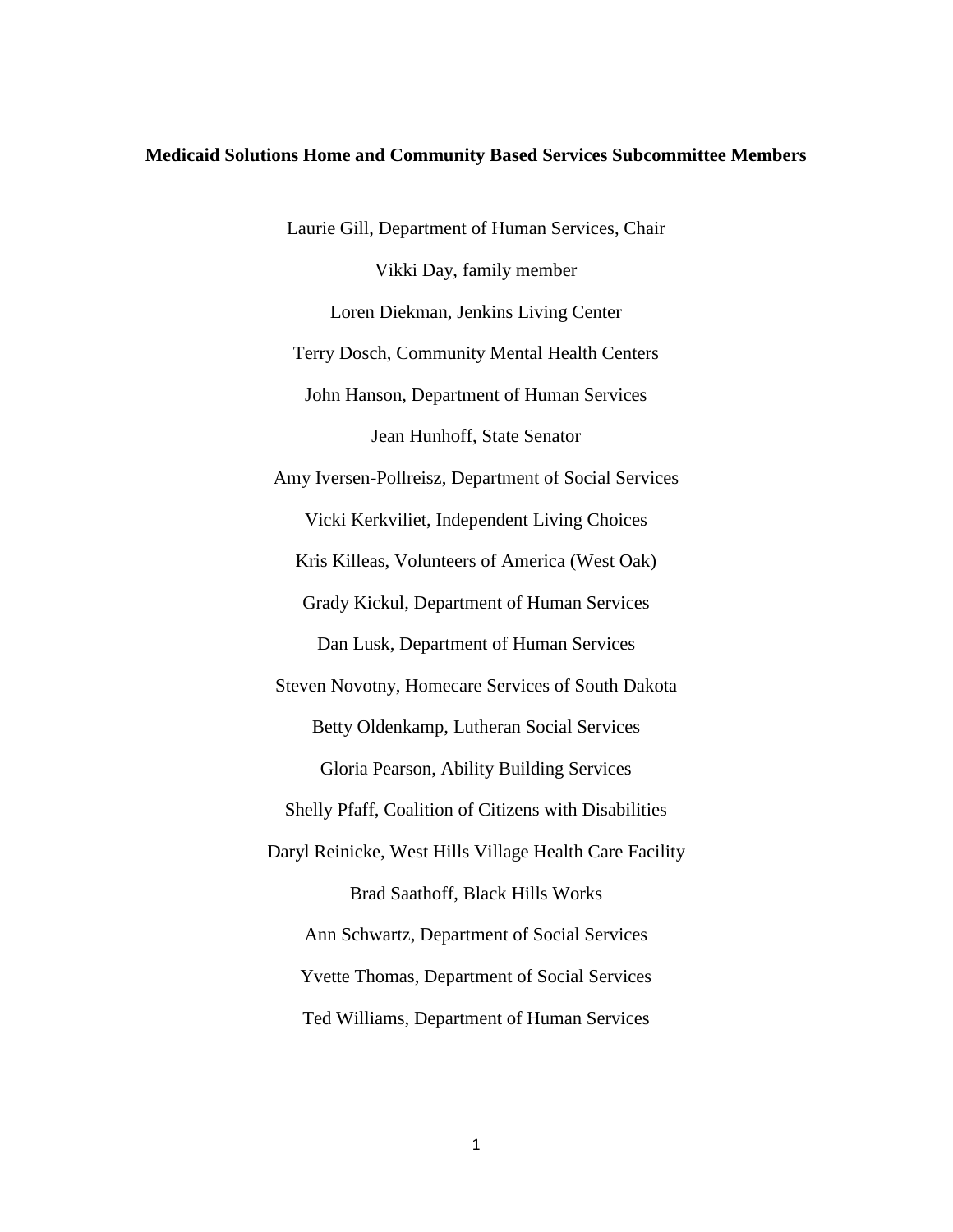#### **Note to Readers**

Governor Dennis Daugaard established the Medicaid Solutions Workgroup during the 2011 Legislative Session with the goal to solicit key stakeholders to provide input and develop strategies to contain and control Medicaid costs. The Workgroup and its three subcommittees (Pharmacy, Home and Community-Based Services, and Patient-Centered Care) met several times over a nine-month period; evaluated data; heard presentations on numerous best practices in South Dakota and nationally; and developed recommendations to help contain costs.

The Home and Community-Based Services Subcommittee's (HCBS) objective was to develop recommendations on three different service models to meet the needs of individuals who require supports and services in the least restrictive and most appropriate home environment; analyze opportunities available through the federal government; and explore reimbursement models. The subcommittee's direction was to assess the appropriate utilization of less costly home and community-based services.

Who are the South Dakota Citizens relying on Medicaid for their health care and other services?

- Over 50% of our parents and grandparents in nursing homes are dependent upon Medicaid to pay for their care. 25% need Medicaid in order to live in an assisted living facility. And, many of our parents and grandparents rely on Medicaid to pay for much needed services so they can remain living in their own homes and communities in their later years of life.
- Approximately 10,000 South Dakotans with mental health and/or substance abuse challenges receive services in their community through their local mental health centers or substance abuse treatment centers paid for by Medicaid.
- 130 South Dakotans whose disability results in quadriplegia are able to live in their own homes and apartments through the Assistive Daily Living Services Medicaid waiver program that provides personal attendant services on a daily basis.
- Approximately 300 South Dakotans who have significant disabilities and are working at jobs in the community are eligible for Medicaid health insurance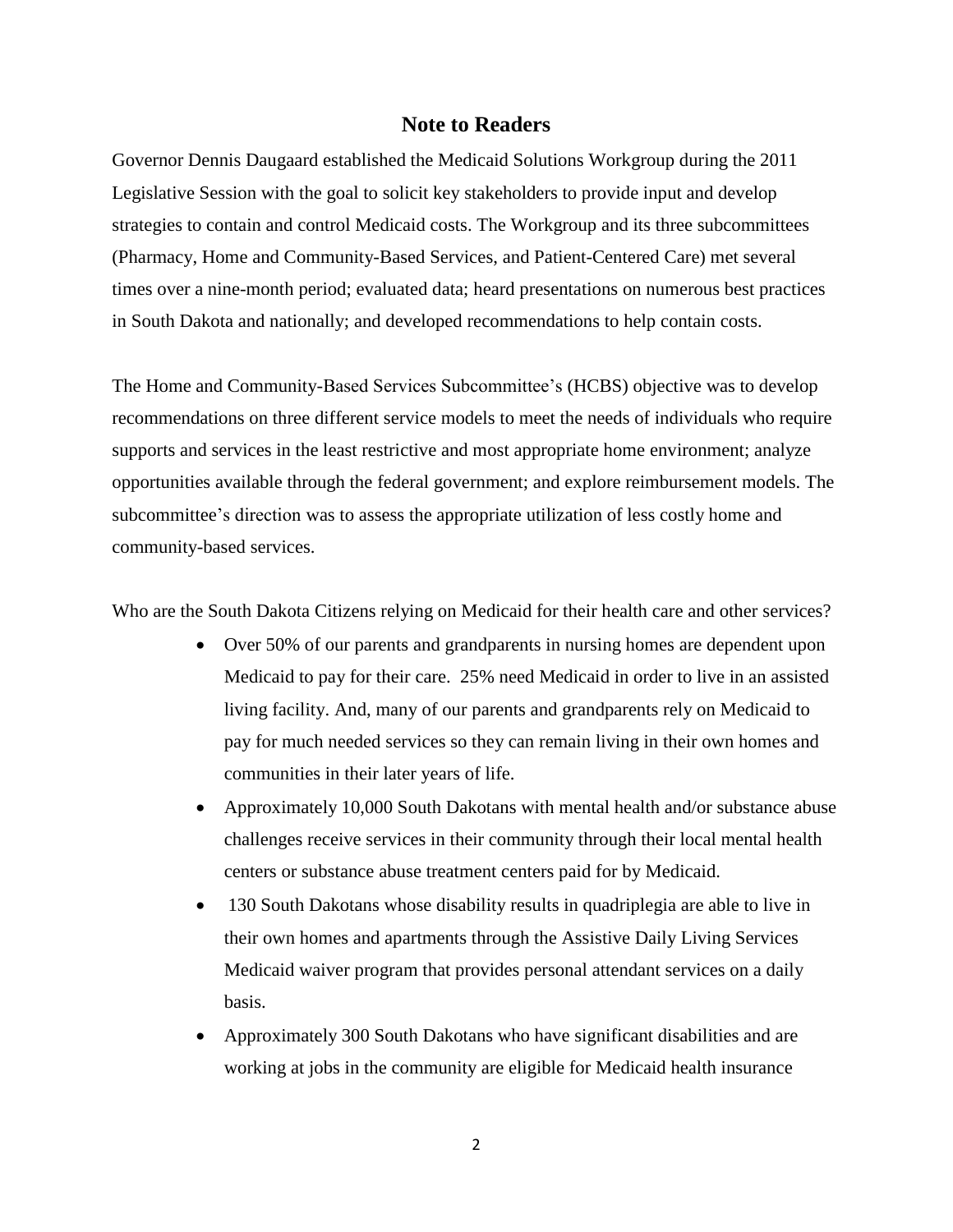coverage through the Medical Assistance for Workers with Disabilities Medicaid program.

- Over 3,800 South Dakota citizens with developmental disabilities are living in our communities through the support of Community Support Providers, relying on Medicaid to pay for their services.
- Services provided at Children's Care Hospital and School are paid for by Medicaid.
- Citizens with developmental disabilities supported at the South Dakota Developmental Center are covered by Medicaid.

These South Dakotans are our children, parents, grandparents, neighbors and friends.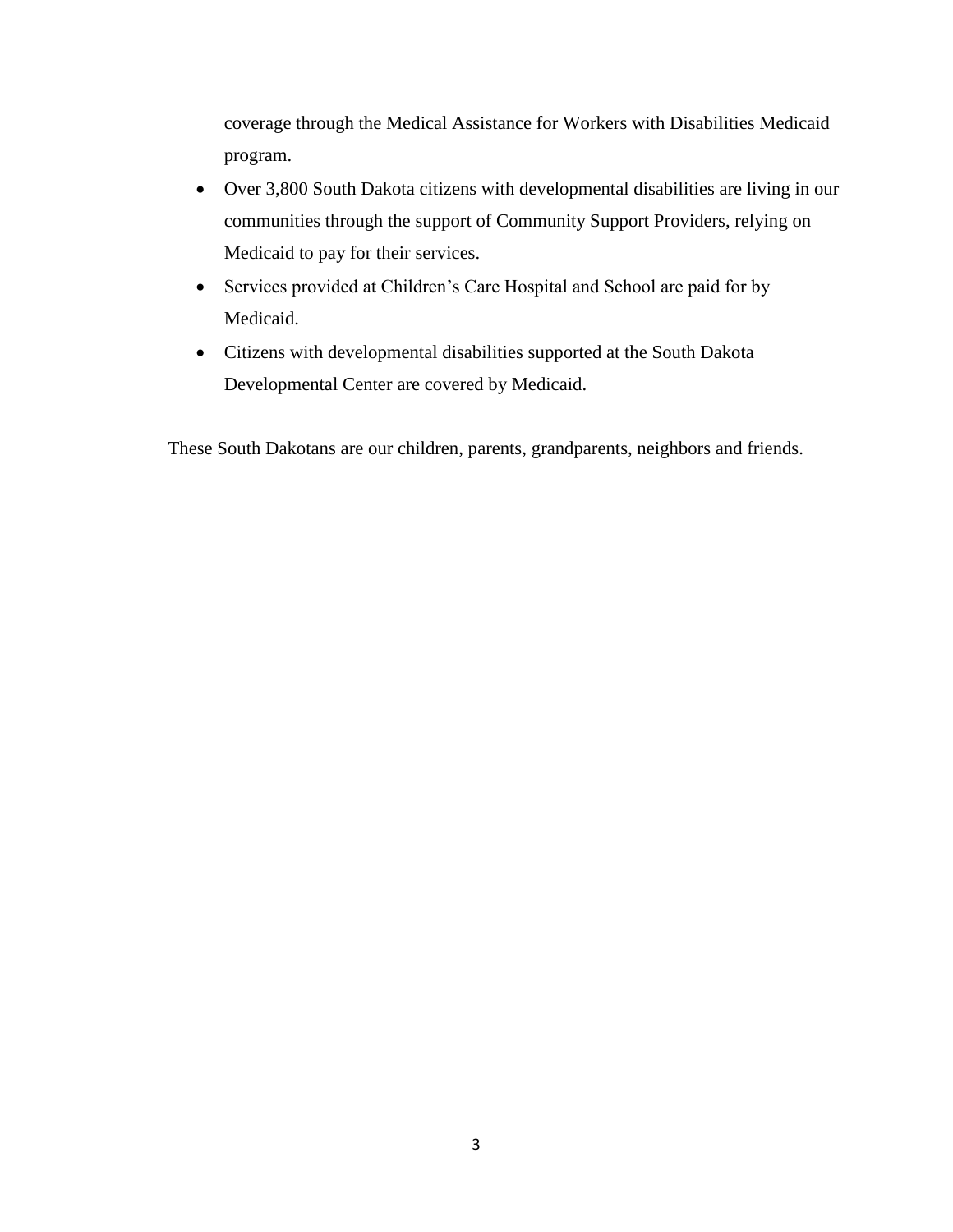# **Medicaid Solutions Workgroup Home and Community Based Services Subcommittee Goals, Process & Timeline**

Three of the eleven formal recommendations established by the Medicaid Solutions Workgroup were evaluated by the HCBS subcommittee: Money Follows the Person, Domiciliary Care and Community First Choice Option 1915(k). The goal of the subcommittee was to formulate a recommendation for each of the three programs. The subcommittee also assessed whether or not South Dakota's infrastructure can currently accommodate each program and if implementation of each program would place a greater financial burden on the state.

The subcommittee met in May, June, August and September 2012. The subcommittee had a diverse membership of health care providers, community support providers, a state legislator, advocates, Department of Human Services (DHS) and Department of Social Services (DSS) representation.

## **Money Follows the Person (MFP)**

MFP is a federal initiative aimed at balancing Long Term Care programs. SD was one of 7 states in the nation that had not applied for MFP planning and demonstration grants. MFP helps individuals who are institutionalized in nursing facilities and intermediate care facilities to return to their home communities. In order to be eligible for MFP, the person must have been residing in an Intermediate Care Facility for Mentally Retarded (ICF/MR) or nursing facility for a period of 90 days. MFP will provide an enhanced Federal Medical Assistance Percentage (FMAP) rate for the first 365 days after a person moves from an institutional setting into the community. MFP is viewed as a natural progression following the development and implementation of the Aging and Disability Resource Connection (ADRC). ADRC provides assistance to individuals over 60 years of age and to individuals over 18 years of age with physical disabilities, who are seeking home and community service options, regardless of income.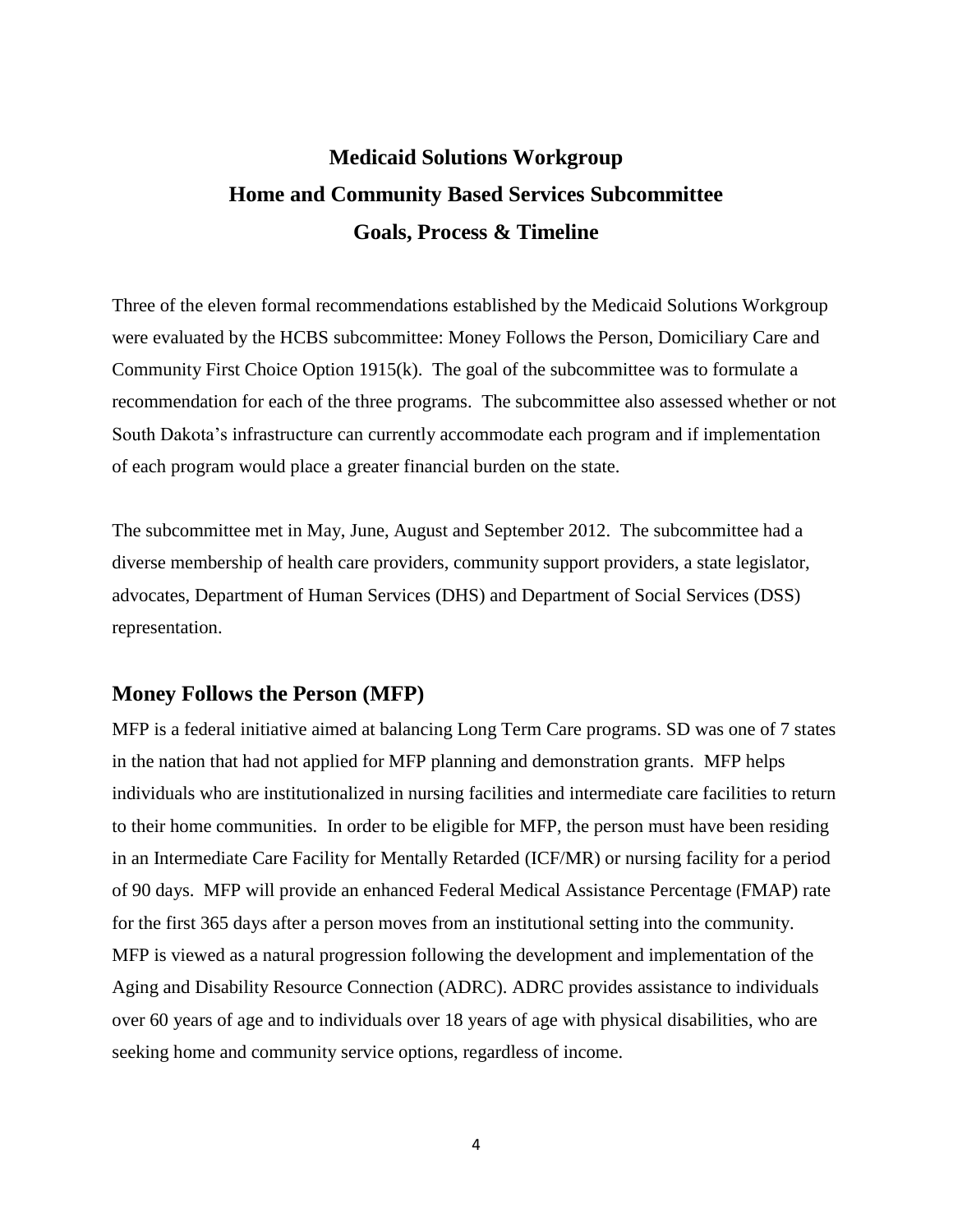Proposed Benchmarks:

- Meet the projected number of eligible individuals transitioned into each target group from an inpatient facility to a qualified residence each calendar year of the demonstration.
	- o Calendar year (CY) 2013 Total 25
		- 3 older adults; 12 individuals with intellectual disabilities; 10 individuals with physical disabilities;
	- o CY 2014 Total 31
		- 5 older adults; 14 individuals with intellectual disabilities; 12 individuals with physical disabilities
	- o CY 2015 Total 37
		- 7 older adults; 16 individuals with intellectual disabilities; 14 individuals with physical disabilities
	- o CY 2016 Total 43
		- 9 older adults; 18 adults with intellectual disabilities; 16 individuals with physical disabilities
- Increase State Medicaid expenditures for HCBS during each calendar year of the demonstration program.
- Annual increase in the percentage of MFP participants that remain in the community at least one year following transition.
- At least 80% of MFP participants who receive help by another person feel their helper treats them the way they want to be treated.
- Beginning with 50% in CY2013, an annual increase by 10 percentage points in the percent of HCBS and Long Term Care (LTC) work force who receive training on long term supports and services (LTSS) topics.

## **Recommendation 1**

The subcommittee agreed unanimously to recommend proceeding with the MFP planning grant (\$200,000 received) and the MFP demonstration grant. DSS will provide administrative oversight to the MFP initiative and provide MFP grant updates to subcommittee members. It is anticipated that the implementation of this program will not place greater financial burden on the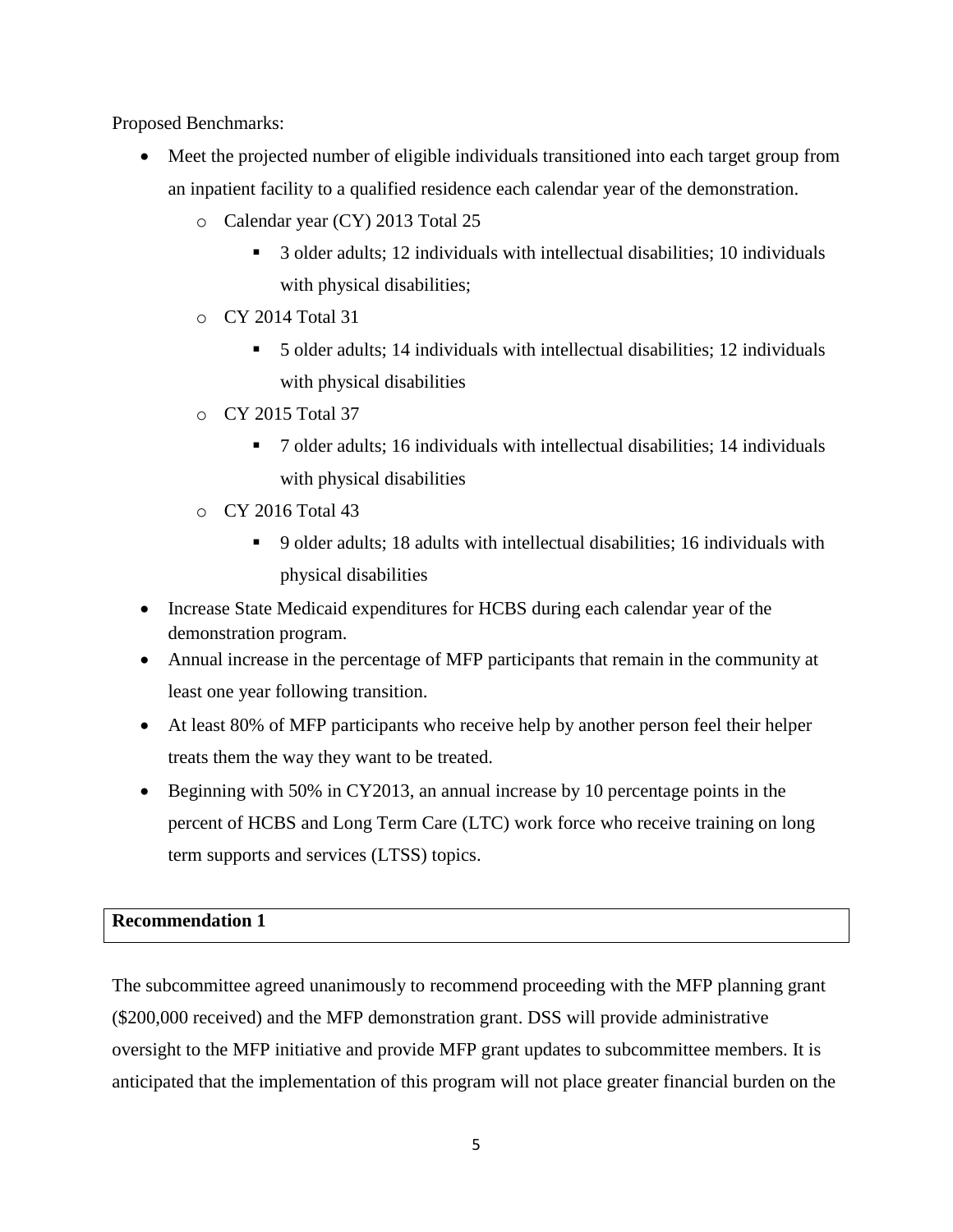state and will, in fact, provide financial assistance to ensure success for people who are institutionalized to live in a home and community-based environment. It is anticipated that the transition from institutional services to HCBS waivers will prove to be a cost savings to South Dakota's Medicaid system.

DSS received notification from CMS on October  $5<sup>th</sup>$ , that South Dakota's MFP demonstration grant has been approved in the amount of \$1,323,044 for calendar year 2013. DSS will prepare and submit a budget for each subsequent calendar year through 2016. This grant will be utilized to transition individuals from institutional settings to home and community based environments.

## **Domiciliary Care/Adult Foster Care**

The domiciliary care/adult foster care models have been very successful in supporting the elderly, mental health and intellectual disabilities populations. These models have proven to be successful in rural areas. Some states have chosen to hire a private organization to recruit Adult Foster Homes/Domiciliary Homes. The organization through its home network provides a lowercost community alternative to nursing home and institutional care. Representatives of DSS, DHS and Department of Health (DOH) gave presentations to the subcommittee confirming SD does not currently offer a robust Adult Foster Care program (AFC).

SD's AFC program provides a supervised living arrangement in a home-like environment for adults who are unable to live alone because of age-related impairments or physical, mental, cognitive or visual disabilities. The typical participant is not able to live independently and is not a danger to self or others, but may need prompts or minimal cues to allow activities of daily living to not be compromised. The SD DOH provides the licensure of the homes. The DSS has established caregiver reimbursement rates that receive an annual cost of living adjustment and the funding source is general funds.

The subcommittee discussed information provided by DHS DDD about a possible pilot project for shared living, a model very similar to adult foster care. There are approximately 1,000 individuals living and receiving supports in residential settings that are supported by staff less than 24 hours a day. During recent public forums, participants have indicated a desire for smaller

6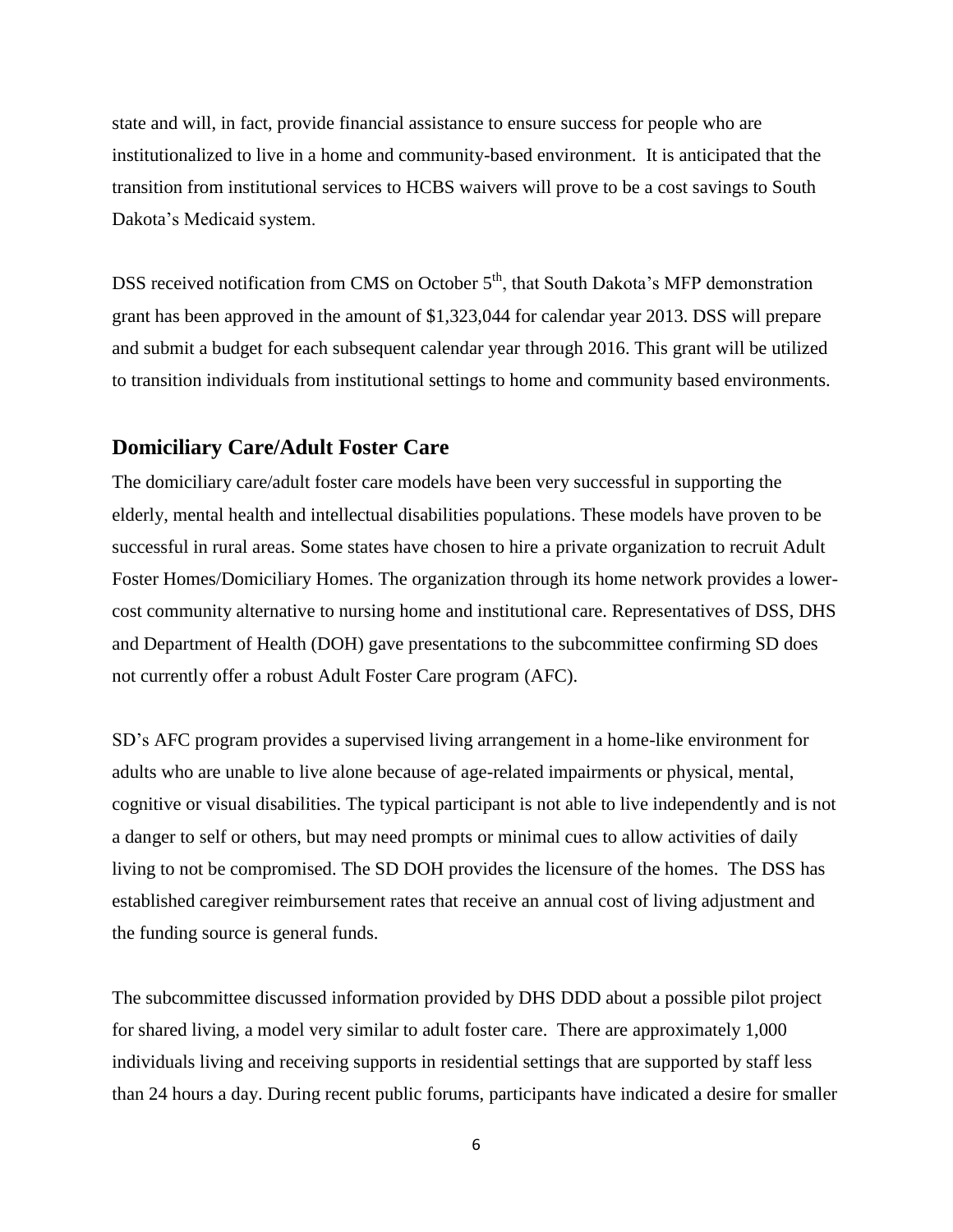sized homes and these individuals are a possible target population for a pilot. The targeted population would be current HCBS waiver participants and the pilot could be administered under the current HCBS waiver. The individuals participating would be receiving other HCBS such as case management, prevocational training, day habilitation, and/or supported employment.

The pilot would limit the number of individuals with disabilities in a home to two. The pilot would also define eligibility and licensure to be compliant with DOH Administrative Rules of South Dakota (ARSD). CMS assurances would be addressed through waiver assurances already in place through the DDD ARSD. Funding could be obtained through waiver FMAP, Medicaid State Plan, and Social Security Administration (SSA) benefits.

There is a need for reassurance amongst subcommittee members about medication management, staffing, and the ability for the participant to keep their own home. These concerns would need to be addressed prior to implementation of a pilot program. Tax credits are important and more exploration into the availability and potential benefit that tax credits could have will be important to confirm. Private funding should also be a consideration. Outreach and oversight would need to be considered as well as residence accessibility.

#### **Recommendation 2**

The subcommittee responded favorably to the idea the development of a pilot project by the DHS DDD. This pilot project would assess the feasibility of developing adult foster care services or shared living as residential options. The pilot would have a narrow focus initially (individuals with Intellectual Disabilities/Developmental Disabilities) but could eventually branch out to other populations (elderly, individuals with physical disabilities or who have traumatic brain injuries, etc.). It is anticipated that shared living options will be more cost effective than large congregate homes funded by Medicaid dollars.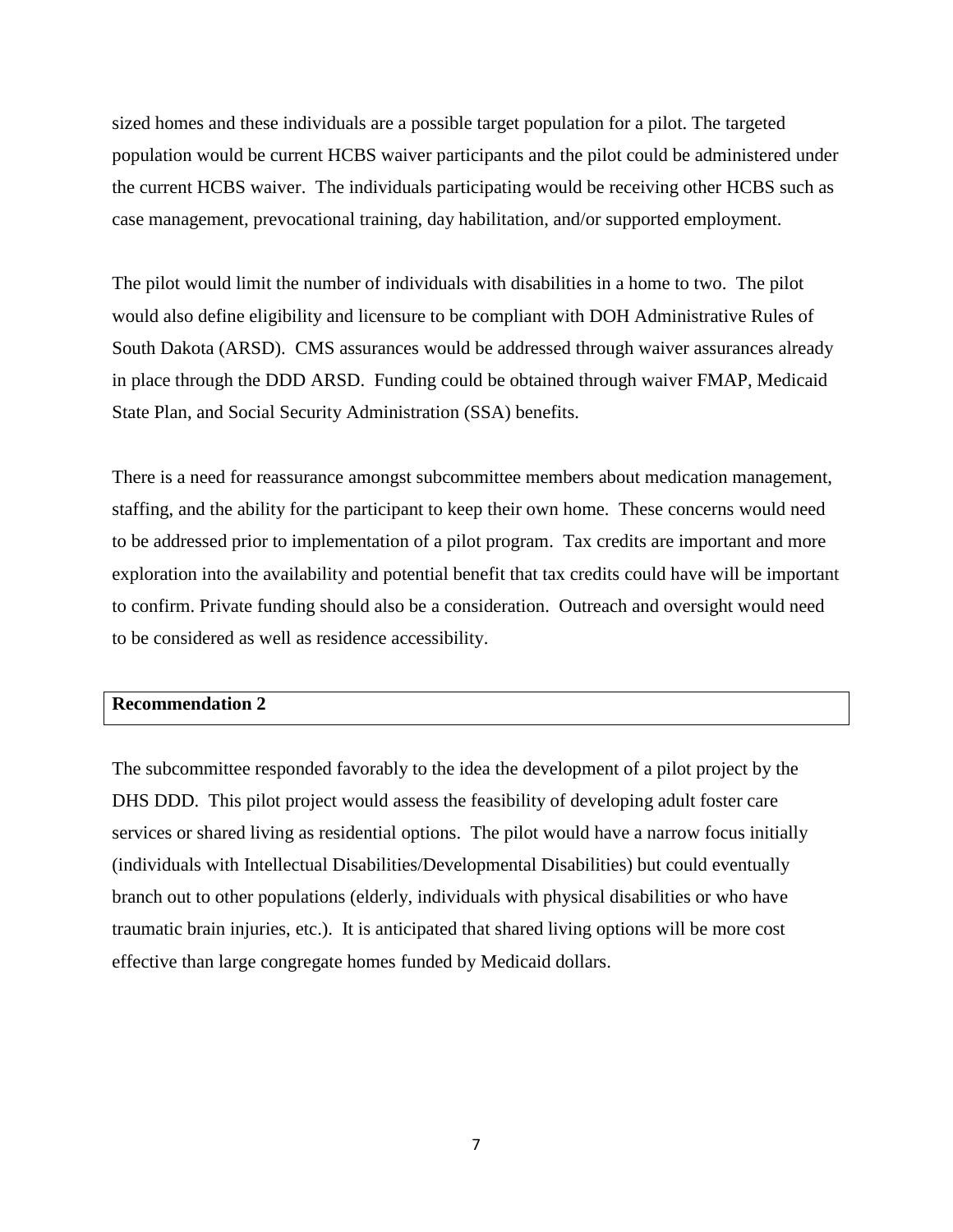#### **Community First Choice Option 1915(k) (CFC)**

The CFC final rule adds section 1915(k) to the SSA establishing a new state plan option to provide home and community-based attendant services and supports at a six percentage point increase in FMAP. The required services include assistance in accomplishing activities of daily living, instrumental activities of daily living, and health-related tasks through hands-on assistance, supervision, and/or cueing. States are required to use a person-centered service plan that is based on an assessment of functional need and allows for the provision of services to be self-directed under either an agency-provider model, a self-directed model with service budget, or another service delivery model defined by the state and approved by the Secretary of Health and Human Services (HHS). States may offer more than one service delivery model. DSS and DHS representatives gave presentations to the subcommittee on current personal care options available in SD.

Personal care services are currently provided through the Medicaid State Plan to about 700 statewide participants, many of whom are elderly and/or individuals with physical disabilities. Services are provided through the Medicaid State Plan under DSS authority, ARSD §67:16. Personal Care is not an extensive service but has many advantages including statewide accessibility, it is already an available state plan service, there is limited reporting required, and utilization is controlled by limitation of hours per consumer per month.

Both DDD waivers include personal care as a service. In the CHOICES waiver it is called residential services; in the Family Support 360 waiver it is called Personal Care 1 and Personal Care 2, which is utilized after the state plan personal care is exhausted. Personal Attendant Care in the Assistive Daily Living Services (ADLS) waiver is very similar to the state plan personal care, but can provide more coverage - up to 42 hours per week. To be eligible for this service, the recipient must have functional limitations in all four limbs.

CFC is a Medicaid State Plan option that allows states to provide home and community-based attendant services and supports in community settings. Requirements include institutional level of care, person centered service planning based on a functional assessment, statewide availability, allow for self-direction, a continuous quality improvement plan, and the creation of

8